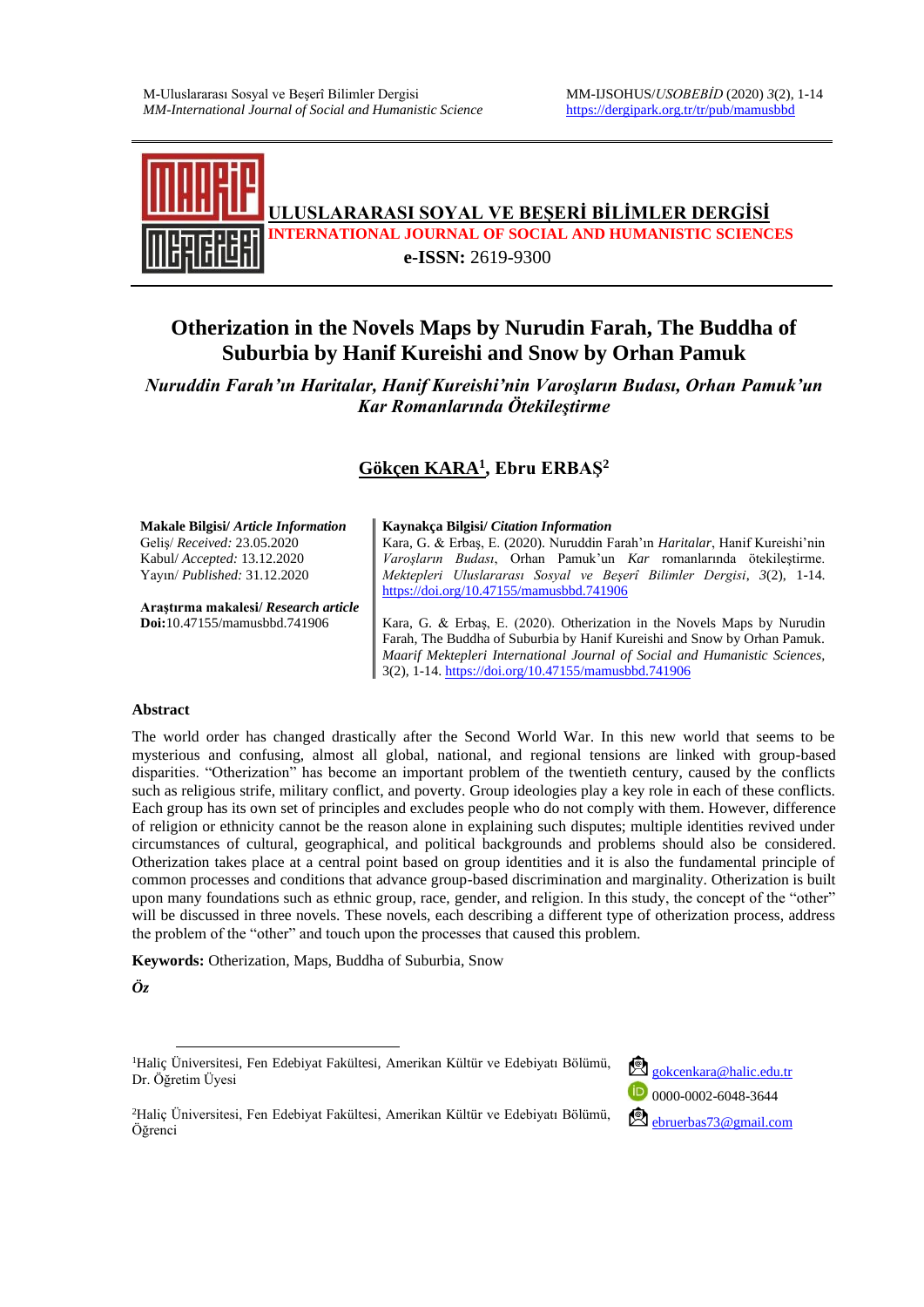*Dünya düzeni İkinci Dünya Savaşı'ndan sonra büyük ölçüde değişmiştir. Gizemli ve karmaşık gibi görünen bu yeni dünyada, neredeyse tüm küresel, ulusal ve bölgesel gerilimler grup temelli eşitsizlik ile bağlantılıdır. "Ötekileştirme" konusu yirminci yüzyılın önemli bir meselesidir. Ötekileştirme, dini çekişme, askeri çatışma ve hatta yoksulluk gibi birçok iç çatışmayı da güçlendirmiştir. Grup ideolojileri bu çatışmaların her birinde kilit rol oynamaktadır. Diğer bir deyişle, her grubun kendi ilkeleri vardır. Grup, bu ilkelere uymayan ve kendi dışında olan kişileri dışlar. Sadece din ya da etnik köken değil aynı zamanda, kültürel, coğrafi ve politik geçmiş ve problemlerle birlikte yeniden canlandırılabilen çoklu kimlikler de grup temelli sorunları açıklar. "Ötekileştirme", grup kimlikleri temelinde merkezi bir noktada yer alır. Ötekileştirme aynı zamanda grup temelli ayrımcılık ve marjinalliği ilerleten ortak süreç ve koşulların da temel ilkesidir. Ötekileştirme birçok temele dayanmaktadır. Örneğin, etnik grup, ırk, cinsiyet ve din yoluyla ötekileştirme, ötekileştirmenin en yaygın biçimleridir. Bu çalışmada öteki kavramı üç roman üzerinden tartışılacaktır. Her biri farklı tipte bir ötekileştirme sürecini tanımlayan bu romanlar "öteki" sorununu ele alır ve bu soruna neden olan süreçlere değinir.*

*Anahtar Kelimeler: Ötekileştirme, Haritalar, Varoşların Budası, Kar* 

### **Introduction**

Otherization is one of the most important issues facing the world. It is based on the principle of essentialization of identity differences, that is, perception of them as natural differences. Otherization is a process of creating a kind of group. A certain group positions itself as higher upon the other, be it a religion or ethnic identity. The other party's so-called inferiority results from being different. Because whoever holds the power to identify who is superior or inferior defines its own group as the origin and the other as the periphery, as stated by Kumaravadivelu;

*"Otherization is a crudely reductive process that ascribes an imagined superior identity to the Self and imagined inferior identity to the Other. There is a general tendency among individuals and communities to portray themselves as having an identity that is desirable and developed while presenting the identity of people who are racially, ethnically, or linguistically different as undesirable and deficient."* (2008, p.16)

The term "otherization" was developed in 2004 by Adrian Holiday, Martin Hyde, and John Kullman who suggested that "otherization" pointed to a hierarchy, ranking someone or something different than us as lower in status. They claimed that this was an essentialist approach and like all other essentialist approaches as in racism or sexism, it needed to be discussed and fought against.

Otherization specifies certain groups or people as being different or not belonging to one's group. In the meantime, it can also be perceived as despising a particular idea, colour, attitude, culture, ethnicity, or religion. Similarly, Nelson (2014, p. 29) claims that "when people are unable to see the different other as they see themselves, they rely on stereotypical representations of those they perceive as different". Therefore, the "other" is seen as a danger to the dominant community which fears that national, religious, cultural, and political cohesion would be lost. Consequently, the feeling of disparity between the host community and the stranger shows that at the center of marginalization resides the host group's desire to protect its ideals and principles. Otherization establishes gaps between various socioeconomic, ethnic, and racial classes that are constructed hierarchically, as it was seen in colonial periods. Colonialism is another aspect of otherization, where other culture, like the East, was othered by the West, who has been the dominant power both economically and politically.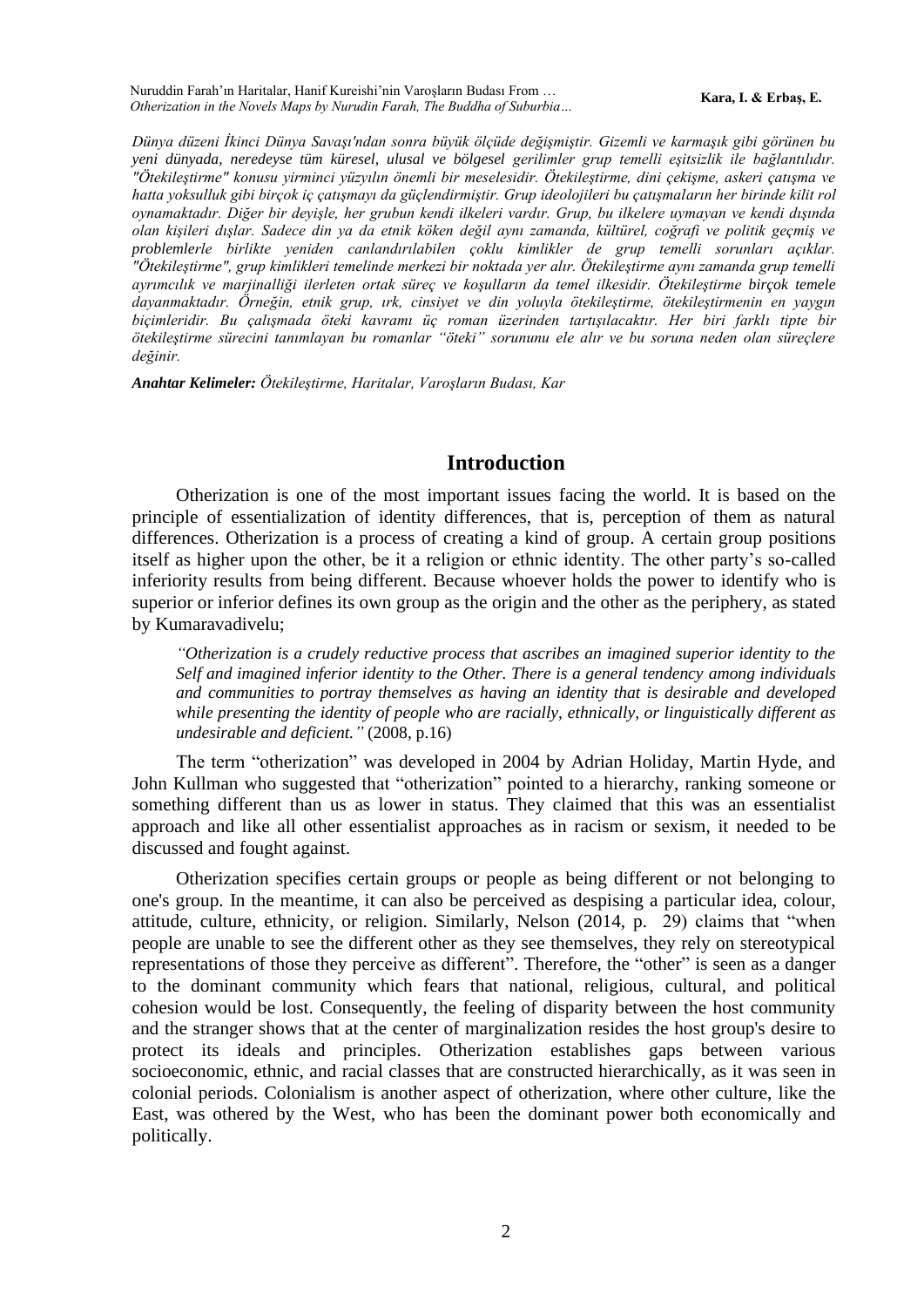The "other" has been used in different forms in debates of literary and cultural research. It emphasizes the distinction that people make between themselves and others. For Irrigay such distinctions are based on gender and sex, for Said they are based on race and ethnicity. Said addresses the notion of otherization in terms of colonial and postcolonial discourses in his work titled *Orientalism*, describing otherization as a simplistic mechanism. Said;

*"I emphasize in it accordingly that neither the term Orient nor the concept of the West has any ontological stability; each is made up of human effort, partly affirmation, partly identification of the Other. That these supreme fictions lend themselves easily to manipulation and the organization of collective passion has never been more evident than in our time, when the mobilizations of fear, hatred, disgust and resurgent self."* (2003, p.7)

Enlightenment period caused European countries to reach a more powerful and wealthier status in the world, which was followed by their claim to be superior from the rest of the world. Movements and ideologies such as colonialism, imperialism, capitalism, globalization, neo-colonialism, nationalism, etc. followed one after another, adding up to the institutions of discrimination, otherization, oppression, violation, etc. There have been many theoreticians studying these historical facts from various perspectives. Said studied the differentiation of East and West and called the contemptuous methodology that western world applied on the eastern world or third world as "orientalism".

Bhabha, on the other hand, studied the situation of the people who were obliged to migrate to their ex-colonizer's countries following the devastating effects took place in the decolonization process in their home countries. Benedict Anderson worked on the concept of nationalism and suggested that nationalism was a constructed idea and called all nations as "imagined communities". Fanon discussed psychopathologies of the colonized people caused by the colonizers' systematical disdain applied on them. Based on these theories, the concept of "other" is discussed in three different novels from three different perspectives. Some of Foucault's statements on the discourse of "power" is used to clarify the origins of power relations as well. In the colonial context, process of otherization causes the "other" to feel an inferiority complex. The dominant colonial power establishes truths, supports spatial expansion, and determines special positions for the colonized people to keep them under control during the process of colonization. The dominant group sees itself as the authority that has a natural right to control the minority groups. Through classifying ethnically and culturally different ones, the dominant discourse leads to minorities' feeling disadvantaged and marginalized. Eurocentric point of view created stereotypes and engendered concepts like exoticism, monachopsis, marginalization and disoriented personality through the cycle of otherization. There are many other mechanisms in the identity creation of postcolonial subjects. The concept of "other" in colonial discourse is defined by differences, and therefore the post-colonial concept of "identity" is addressed in many categories. Ethnicity, gender, and culture are factors that define identity. According to Irrigay (1995, p. 8) who approached to the issue of the "other" through the position of women in society and the problem of women who are under the overwhelming dominance of the masculine system, "woman" is the other.

Otherization groups people using categories such as language, religion, race, gender, sexual orientation. Not only that, but it also creates myths and stories through the features that define those groups. Such myths and stories often describe negative traits that make pertaining to that group as undesirable. Throughout history, almost all societies contained minority groups which were different from most of the people in terms of ethnicity, religion, language, traditions, or a certain type of culture. Such groups or individuals were generally treated with a cold distance, to say the least, by the people of the majority –since they held the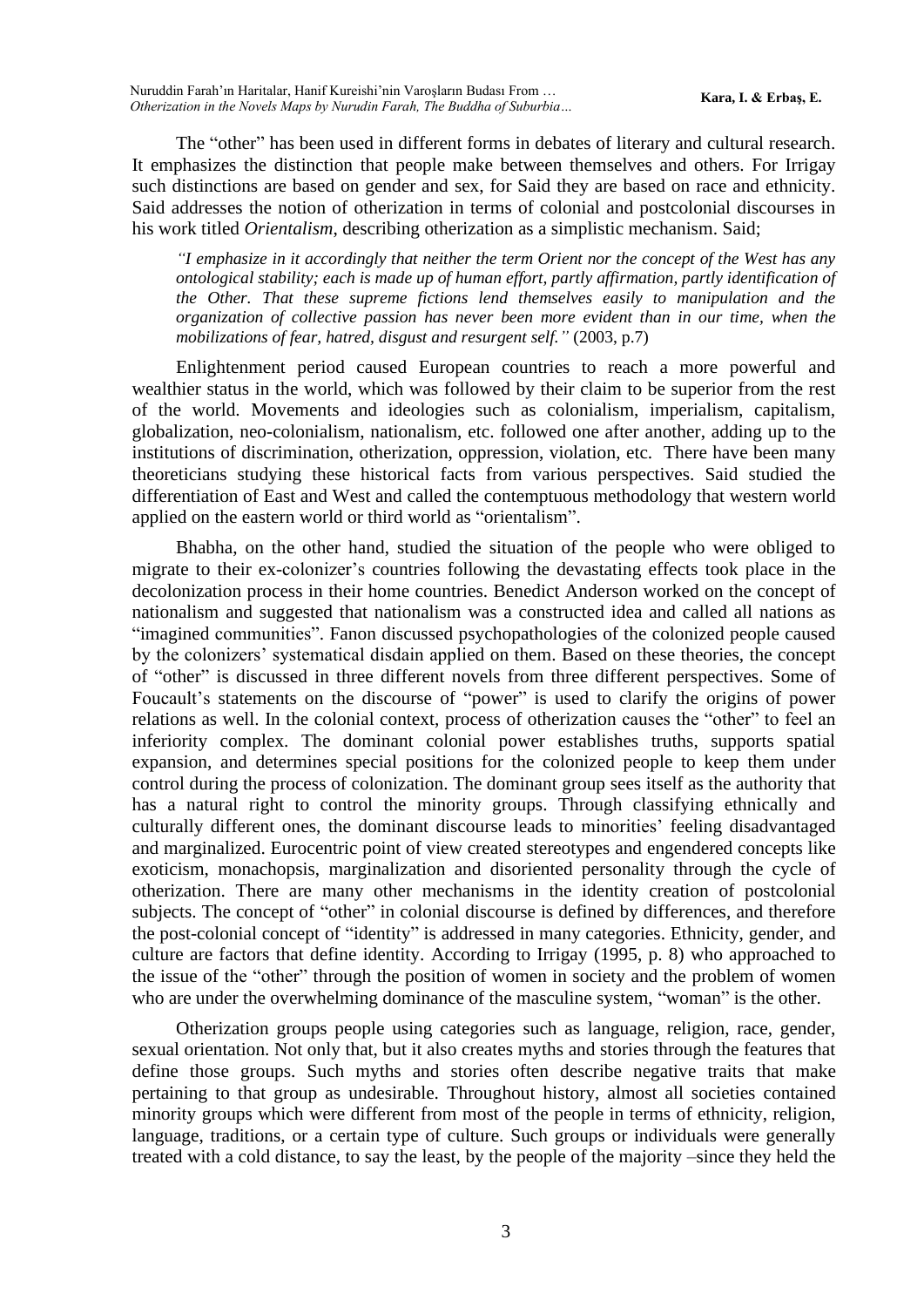power of domination-. Along with social and economic developments in the world, attitudes towards the people who were somehow "different" than the rest of society, have gotten more and more hostile.

The concept of the "otherness" contains two distinct and complementary meanings which manifests itself as a paradox. Firstly, it forces the individual to join a group inseparably; secondly, it shows the unavoidable separation of the individual from the group. As Bhabha (2011, p. 6) puts it 'The realm of the paradoxical . . . belongs neither to the one nor the Other. It is an interstitial realm of the in-between—a space and time of 'thirdness''. The main cause for this division is the force that the society uses to make an individual an integral part of a group.

The creation of identity is accomplished on the premise of two mediums (self and others). In *Location of Culture* Bhabha states:

*"To see a missing person, or to look at Invisibleness, is to emphasize the subject's transitive demand for a direct object of self-reflection, a point of presence that would maintain its privileged enunciatory position qua subject. To see a missing person is to transgress that demand; the "I" in the position of mastery is, at that same time, the place of its absence, its representation."* (1997, p. 47)

According to Marx, otherization and subsequent alienation begin with class discrimination. The labor itself is alienated and this situation ''(1) estranges nature from man and (2) estranges man from himself, from his own active function, from his vital activity; because of this it also estranges man from his species. It turns his species-life into a means for his individual life. Thus, the separation of the individual from the communal whole happens" (1959, p. 328). The real unity of nature and the human being is only possible with society.

It is widely agreed that gender is a system which is constructed by the society, while sex is a concept that refers to the biological distinctions between people and is a common and old form of distinction. The term gender, therefore, suggests socially constructed structure in which humans must conform to the rules without questioning. Women find themselves trying to adhere to the defined gender roles within this structure. Simon de Beauvoir draws attention to this point in her work titled *Second Sex* and states as follows: "Be women, stay women, become women. So not every female human being is necessarily a woman; she must take part in this mysterious and endangered reality known as femininity" (1953, p. 23). According to her, the woman does not have an identity in the society; it is made by her relationship with the male identity. "Humanity is male, and man defines woman not in herself, but in relation to himself; she is not considered an autonomous being" (1953, p. 26) From this point of view, the woman exists only with the identity of the man. Beauvoir also claims that:

*"Man thinks himself without woman. Woman does not think herself without man. And she is nothing other than what man decides; she is thus called "the sex", meaning that the male sees her essentially as a sexed being; for him she is sex, so she is it in the absolute. She is determined and differentiated in relation to man, while she is not in relation to her; she is the inessential in front of the essential. He is the subject; he is the Absolute. She is the Other."* (1953, p. 26)

According to Beauvoir, women are always the "other" in the male-dominated society. In other words, it is the dominant group that determines the existence of the other. Women are not allowed to act outside the principles that men set for them.

It is possible to see a different type of otherization in each novel discussed in this study. For example, in *The Buddha of Suburbia* there is racial otherization, while *Maps* has ethnic and gendered otherization. On the other hand, in the *Snow* there is otherization based on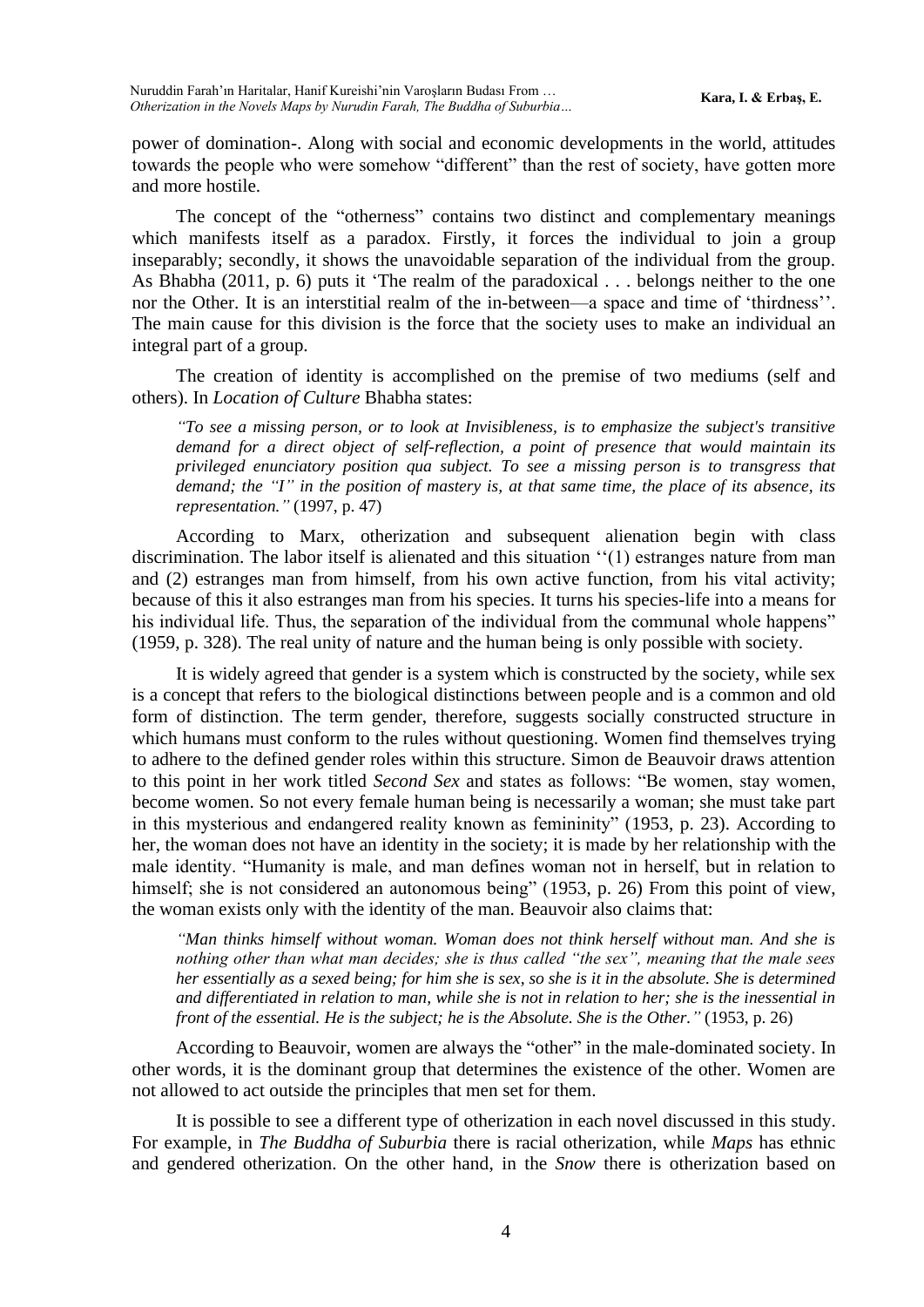religion, gender and East-West conflict. Although they contain different types of otherization, the common feature of these novels is the presence of a dominant group and excluded minorities.

### **Ethnic and Gendered Otherization in** *Maps* **by Nuruddin Farah**

*Maps* by Nuruddin Farah tells the story of a young boy in Somalia in a setting where ethnicities, religions, nations, traditions, and perspectives of individuals clash with each other. Askar, the protagonist of the novel is born in Kallafo Village in the Region of Ogaden, which has been at the heart of the political conflict between Ethiopia and Somalia, following the period of decolonization by Italy, France, and Britain from these lands. As his father had already died before and his mother while giving birth to him, he comes into this world as a lonely orphan. He finds consolation in the compassionate motherhood of Misra of Ethiopian origin, who is a servant of his uncle Qorrax. Misra feels excluded from the Somalian community. Because she has a different ethnic origin and a different religion. She comes from Ethiopia and she is Christian. She had been subject to oppression back in her homeland as well, especially by her own family. In Kallafo she is at the lowest level in the social hierarchy, for coming from an "enemy" country, being a woman and being a servant. Although Askar has wealthy relatives, that his uncle is the leader of that community, he feels excluded too, for not having known the people who brought him to this world, his parents. He must build his identity, and in his childhood, this search of identity is reciprocated by Misra. It is an age when social norms and constructed identities are absent, so during the innocence of his childhood, Askar's identity is shaped within the hands of Misra. Misra, also in search of an identity for herself, gets a social status and a sort of place –although at the lowest level- in the society where she was totally alienated from.

Acquisition of identity takes place on many levels; sexual, cultural, social, ethnic, etc. In a traditional society, one can obtain identity through a sense of belonging. Because in general, individuality is always superseded by the power of society. In other words, one must belong to the powerful group in society so that he/she can exist as an individual. Edward Said wrote in his work *Orientalism*:

*"The construction of identity — for identity, whether of Orient or Occident, France or Britain, while obviously a repository of distinct collective experiences, is finally a construction involves establishing opposites and "others" whose actuality is always subject to the continuous interpretation and re-interpretation of their differences from "us". Each age and society recreate its "Others". Far from a static thing then, identity of self or of "other" is a much workedover historical, social, intellectual, and political process that takes place as a contest involving individuals and institutions in all societies."* (2003, p. 332)

Accordingly, building an identity involves the creation of an "other". The tradition of the binary way of thinking has been created in the Western World. Based on this method, Misra is an "other" against Somalian identity which holds the notion of "power" throughout the novel. Besides Somalian ethnicity, Sunni Islam religion and the patriarchal social structure are also factors of power in the community. Misra is being othered many times then, for her ethnicity, religion, and sex. She becomes the object of sexual abuse for Uncle Qorrax and Aw-Adan because she is helpless and weak. She has no social status; she ranks inferior even among the community's women, as she cannot obtain any status other than being a wife and a mother.

The intimate relationship of Misra and Askar was condemned to fail eventually, even if they had not been separated from each other. As Askar gets older, his identity is possessed by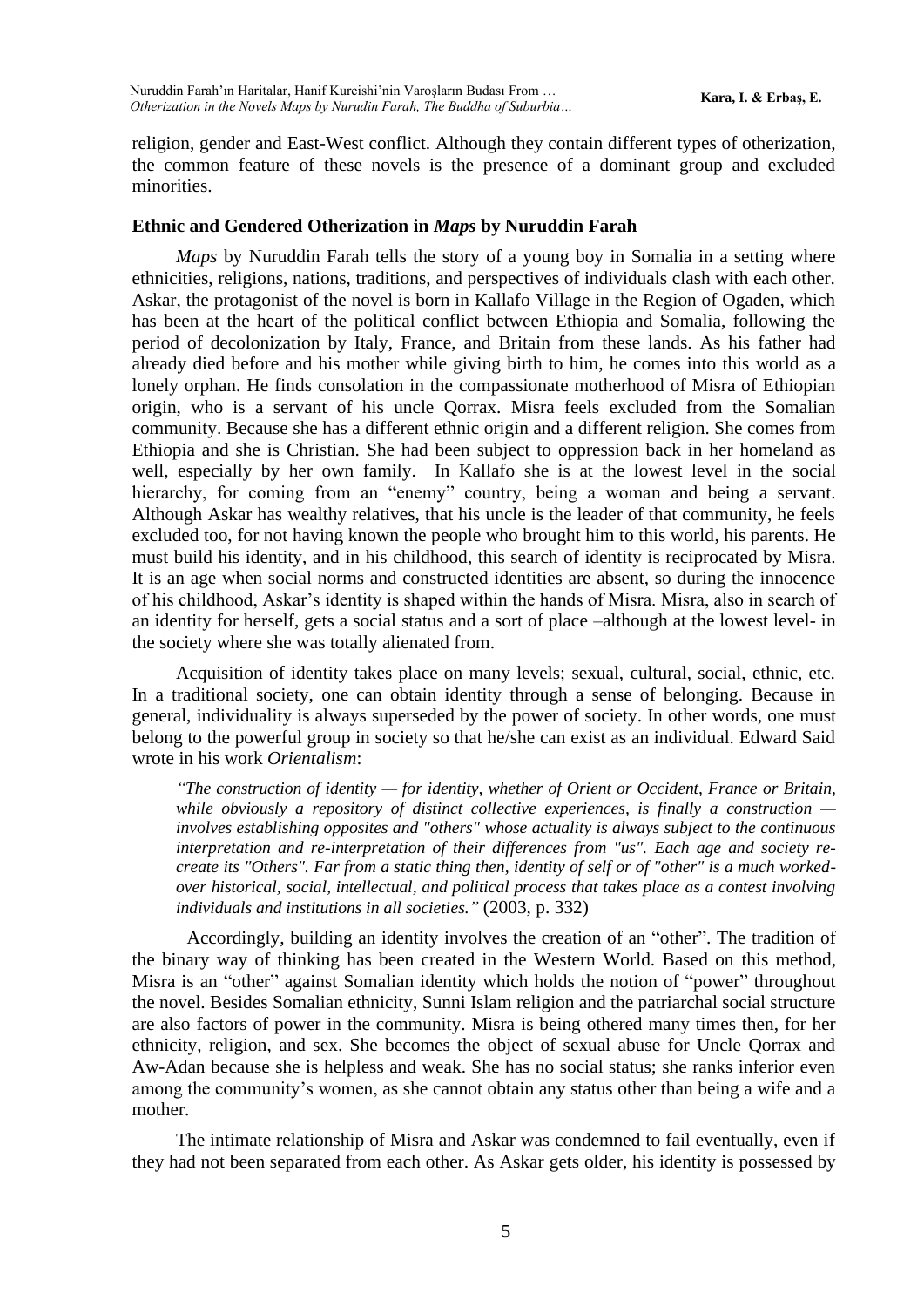the domineering Somalian culture, which gives all the power to men and lets women to be subdued. Askar needs an identity more than anyone with the emptiness in his soul, guilt of having killed his mother by his own birth, and the feeling of rootlessness. He becomes an enemy to Misra eventually, suspecting her of being a traitor against his country. Misra's identity is lost with the loss of the role of as Askar's protector. She is again out in the cold, helpless, weak, alienated. Despite all the unrequited love, compassion, and protection Misra gave to him for all those years, Askar gets strictly bound to his long-waited identity, a nationalistic identity, and ignores to see the real Misra whom he knows by heart. It is the outcome of the social determinism. Nationalistic ideas block his mind and develop a denial on his relationship with Misra. As for patriarchal structure, power of social dynamics functions for Uncle Hilaal and his wife Salaado as well. As a childless married couple, they are the victims of otherization. Their reverse gender roles are perceived as a threat and disobedience to the society, so they are excluded by the patriarchal community in Mogadishu. Even a man can be oppressed and punished by society if he does not use the given male power over his wife.

Benedict Anderson explains the concept of nationalism from a different perspective in his work titled *Imagined Communities.*

*"It seems advisable to consider briefly the concept of "nation" and offer a workable definition. Theorists of nationalism have often been perplexed, not to say irritated, by these three paradoxes: (1) The objective modernity of nations to the historians' eye vs. their subjective antiquity in the eyes of nationalists. (2) The formal universality of nationality as a socio-cultural concept - in the modern world everyone can, should, will 'have' a nationality, as he or she 'has' a gender - vs. the irremediable particularity of its concrete manifestations, such that, by definition, 'Greek' nationality is sui generis. (3) The 'political' power of nationalisms vs. their philosophical poverty and even incoherence. In other words, unlike most other isms, nationalism has never produced its own grand thinkers: no Hobbeses, Tocquevilles, Marxes, or Webers. (…) It is characteristic that even so sympathetic a student of nationalism as Tom Nairn can nonetheless write that: '''Nationalism'' is the pathology of modern developmental history, as inescapable as "neurosis" in the individual, with much the same essential ambiguity attaching to it, a similar built-in capacity for descent into dementia, rooted in the dilemmas of helplessness thrust upon most of the world (the equivalent of infantilism for societies) and largely incurable."* (2006, p. 5)

In addition to Anderson's analysis, it can be seen in the course of history that nationalism has been used as a tool by the imperialist powers to continue exploiting third world countries and ex-colonies. Following the destruction of empires and decolonization periods nationalism has been encouraged by the First World Countries. Because it was easier to control and exploit small pieces of countries. Ethiopia and Somalia probably have a more common history and cultural unity with each other than any of them would have any with a First World country. Britain, Italy, and France keep claiming economical rights over these lands while Ethiopia and Somalia, turn against each other. The reason for this strange consequence could be explained by the analysis of colonized-colonizer relationship made by Frantz Fannon ;

*"Colonialism is not satisfied merely with holding a people in its grip and emptying the native's brain of all form and content. By a kind of perverted logic, it turns to the past of the oppressed people, and distorts, disfigures, and destroys it. (…) When we consider the efforts made to carry out the cultural estrangement so characteristic of the colonial epoch, we realize that nothing has been left to chance and that the total result looked for by colonial domination was indeed to convince the natives that colonialism came to lighten their darkness. The effect consciously*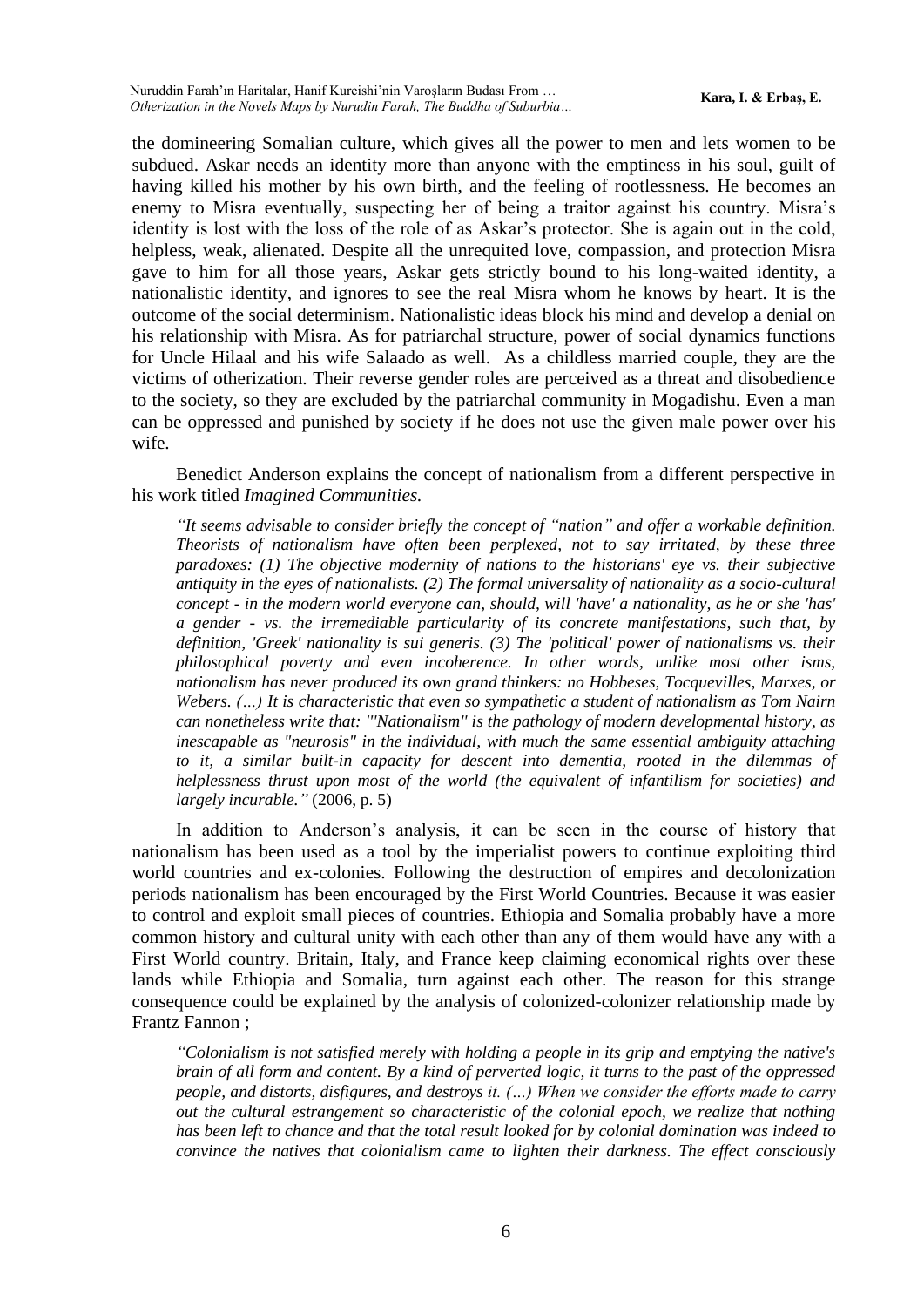*sought by colonialism was to drive into the natives' heads the idea that if the settlers were to leave, they would at once fall back into barbarism, degradation, and bestiality. On the unconscious plane, colonialism therefore did not seek to be considered by the native as a gentle," loving mother who protects her child from a hostile environment, but rather as a mother who unceasingly restrains her fundamentally perverse offspring from managing to commit suicide and from giving free rein to its evil instincts. The colonial mother protects her child from itself, from its ego, and from its physiology, its biology, and its own unhappiness which is its very essence."* (1963, p. 210)

The people of the colonized country would be on a constant and futile search for an identity. They lack a true source that would connect them to their roots, their history; they lack a genuine source of identity. Their history is taken away from them, so is their identity. Therefore Misra, Askar, Hilaal and Salaado are not the only ones that have been alienated, in fact, all the people of Somalia, Ethiopia, and even whole Africa have been alienated to their own roots, own culture and own history.

#### **Otherization in** *Buddha of Suburbia* **by Hanif Kureishi**

*The Buddha of Suburbia* by Hanif Kureishi is another novel that could be analyzed within the post-colonial domain and otherization. In this novel, the protagonist Karim struggles for attaching himself to the British identity with his half British half Indian origin while living in the suburbs of London. Not only Karim but also other characters seem to be going through an identity transition. The main theme is the stumbling of the colonized people -from India- who have migrated to the colonizer Britain. The political background is set in the 1970s when a highly conservative and racist government of Margaret Thatcher was ruling the country. Under such a strict management system, Asian immigrants felt completely alienated. Immigrants are perceived as "other" because there are two races in the world, according to the conservative party in Britain's rule: The White British and all the others. Conservative Party Leader Enoch Powell's speech in Birmingham, also known as "Blood River" speech is an example of this situation. Powell's speech resulted in racist and stigmatizing attacks against immigrants which turned their lives into a nightmare. Powell stated:

*"We must be mad, literally mad, as a nation to be permitting the annual inflow of some 50,000 dependents, who are for the most part the material of the future growth of the immigrantdescended population. It is like watching a nation busily engaged in heaping up its own funeral pyre."* (Perry et al, 2011, p. 388).

Through his comments he considered immigrant people as dependents. Similarly, prime minister Margaret Thatcher established an extremely negative stance on the Asian immigrants. In a TV interview she stated:

*"If we went on as we are then by the end of the century there would be four million people of the new Commonwealth or Pakistan here. Now, that is an awful lot and I think it means that people are really rather afraid that this country might be rather swamped by people with a different culture and … the British character has done so much for democracy, for law and done so much throughout the world that if there is any fear that it might be swamped people are going to react and be rather hostile to those coming in"* (World in Action 19 January 1978).

Benedict Anderson 's views on citizenship and national identity can be useful to understand the idea of Britishness or British nationalism. As Anderson diligently argues that nationalism is built by certain protocols of fictional devices, *The Buddha of Suburbia* shows how British nationalism is built by Thatcherism. "The thing was, we were supposed to be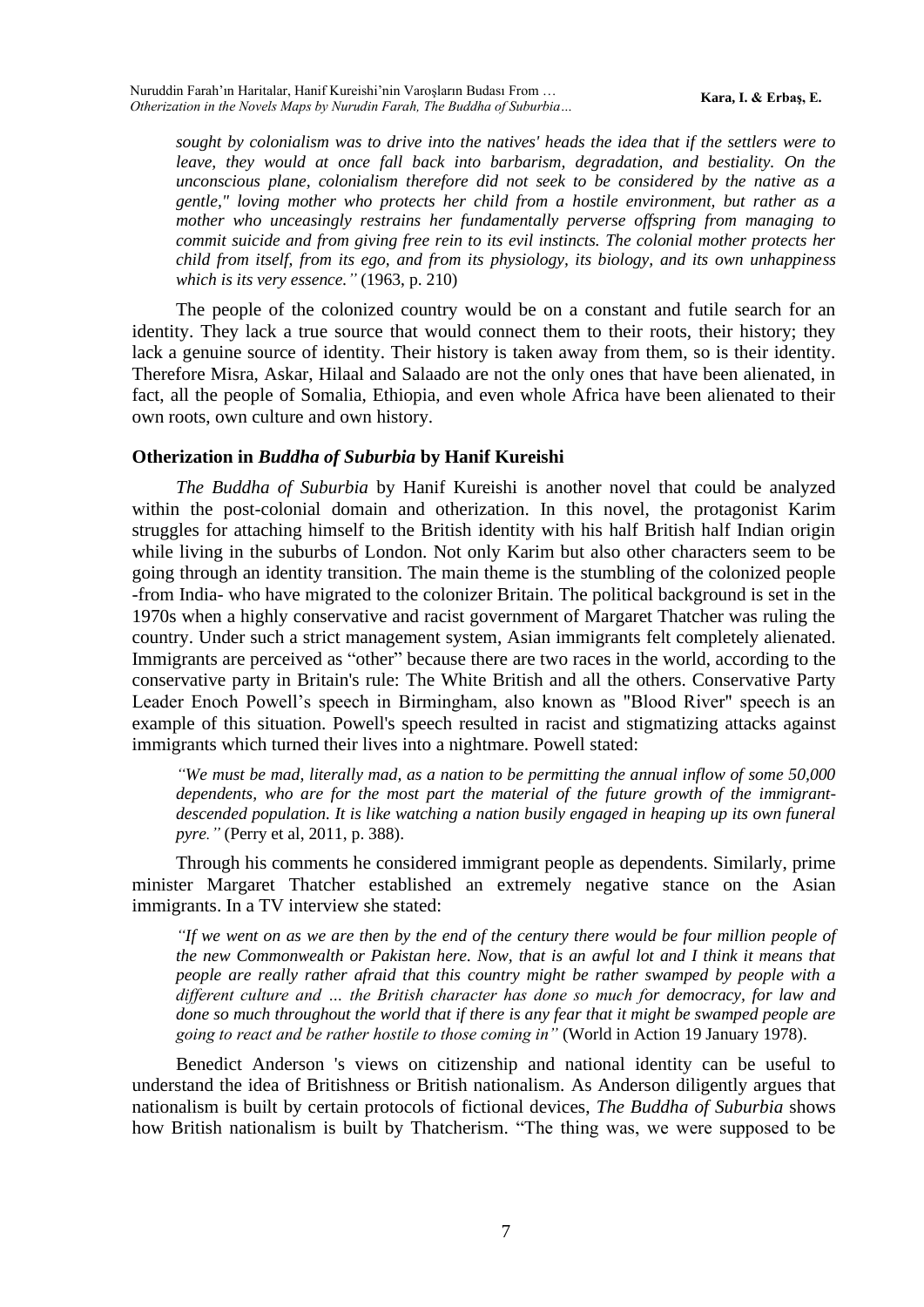English, but to the English we were always wogs and nigs and Pakis and the rest of it" (Kureishi, 2009, p. 53).

In the context of Eurocentricism, stereotypes, foreignness, social exclusion, and the creation of a disoriented identity are ultimately brought on through the process of otherization. A postcolonial subject's identity development involves a variety of otherization processes. Because the other is characterized by the absences in colonial discourse, the postcolonial self must cross the boundaries of gender, race, class, and culture to reframe the self that is different in several categories.

Homi Bhabha's *The Location of the Culture* offers some important theories in explaining the situation of the colonized subjects. He suggests that the Western World has always tried to locate the origin of the culture as the Western countries. As formerly mentioned, Fanon framed this attitude as the Western World's superiority complex over the colonized countries. If they left these countries on their own, according to them, colonized people would not have known how to manage their countries and fall into a terrible ignorance. Foucault's analysis of how knowledge becomes a vessel for power is quite striking:

*"Behind knowledge there is a will, no doubt obscure, not to bring the object near to oneself or identify with it but, on the contrary, to get away from it and destroy it -a radical malice of knowledge. (…) So in knowledge there is not a congruence with the object, a relation of assimilation, but, rather, a relation of distance and domination; there is not something like happiness and love but hatred and hostility; there is not a unification but a precarious system of power. (…) If we truly wish to know knowledge, to know what it is, to apprehend it at its root, in its manufacture, we must look not to philosophers but to politicians— we need to understand what the relations of struggle and power are. One can understand what knowledge consists of only by examining these relations of struggle and power, the manner in which things and men hate one another, fight one another, and try to dominate one another, to exercise power relations over one another*" (Foucault et all, 1997, pp. 11-12)

Homi Bhabha defines the colonized's culture as the "first space" since it comes from the "origin country" and colonizer's culture as the "second space" since it exists in the "host country". He also creates another definition as "third space" involving a mixture of both cultures which is experienced by the second-generation immigrants. In this "third space", hybrid identities are formed, as second-generation immigrants are inclined to integrate into the host country's culture by imitating their customs, traditions and internalizing their values, which is called as "mimicry" by Homi Bhabha. However, colonized country's culture would have no intention of embracing the immigrants coming from their ex-colonies, so they are kept at the threshold and colonized people are forced to live in this restricted cultural zone which is called as "liminality" by Bhabha.

Anwar, the other immigrant character of the first generation, often suffers from racism, alienation, disaffection, relocation, loneliness, and conflicting identities. The more the white society sets him apart, the more he maintains on to his Indian identity; hence, Anwar diligently rejects the idea of trying to integrate himself into Western culture. Asian immigrants do not believe that they would belong to the English community because they are not recognized by the white community.

In this novel, suburbs have a particularly important role because immigrants live in the suburbs. The suburbs are isolated places away from the city center. Due to their color, ethnicity, culture and economic class, Asian immigrants were forced to live in London's southern suburbs as "the other".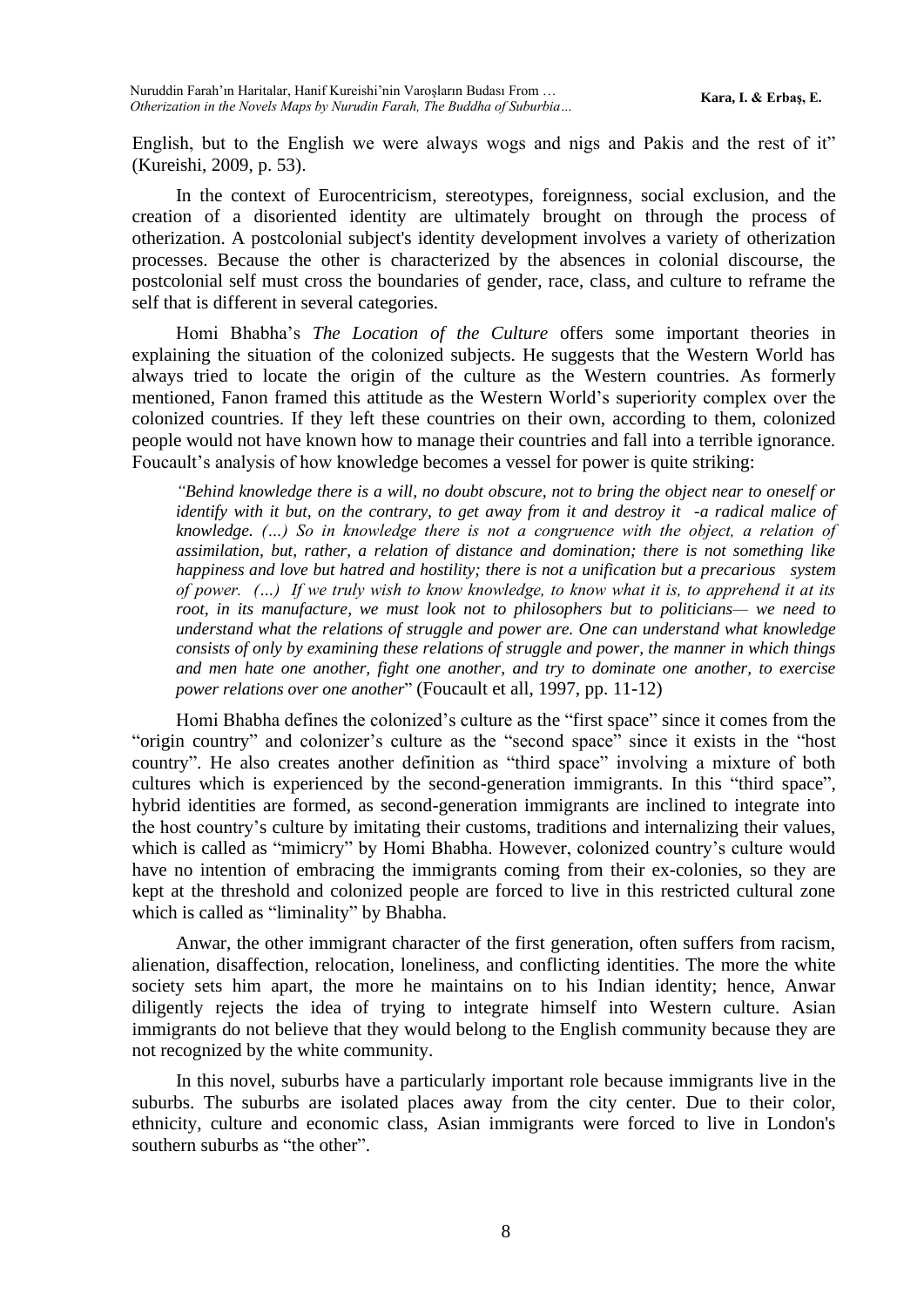Surrounded by the home and host countries, the novel questions the concept of "other" which leads to racial discrimination. Karim emphasizes that there are physical assaults against Asians as well as verbal attacks. Karim's depiction of the suburbs reveals their appalling conditions:

*"…full of neo-fascist groups, thugs who had their own pubs and clubs and shops. ... They also operated outside the schools and colleges and football grounds…At night they roamed the streets, beating Asians and shoving shit and burning rags through their letterboxes. Frequently the mean, white, hating faces had public meetings and the Union Jacks were paraded through the streets, protected by the police… Jeeta kept buckets of water around her bed in case the shop was firebombed in the night. Many of Jamila's attitudes were inspired by the possibility that a white group might kill one of us one day*." (Kureishi, 2009, p. 56*)* 

The immigrants are deliberately reminded of their place as the "other", by being kept away from the center. The novel includes different examples of how the Asian people are othered in different ways. For example, Karim is "sick too of being affectionately called Shitface and Curryface, and of coming home covered in spit and snot and chalk and woodshavings" (Kureishi, 2009, p. 62). Another example is Amir's brother Amar. ''He calls himself Allie to avoid racial trouble" (Kureishi, 2009, p. 19). It is possible to see many examples of the otherization by the names throughout the novel. For example, Karim's British aunt, Jean and her husband, Ted, "never calls Haroon by his Indian name, Haroon. He was always 'Harry' to them, and they spoke of him as Harry to other people [as] it was bad enough his being an Indian in the first place, without having an awkward name too" (Kureishi, 2009, p. 33). In the novel, Asians experienced the stresses of ethnocentrism as they were oppressed and otherized mentally, physically, psychologically, and racially.

Haroon and Anwar, as first-generation immigrants from India, try to cling to their roots and traditions: Haroon attempts to use his exoticness as a way to blend in the British society while Anwar strictly holds to his Indian roots, so they stand in the Second Space. Karim, on the other hand, is in a desperate to struggle to be "one of them", but the colour of his skin and stereotyping of the British society against his ethnic background prevent him from being integrated into the British society. He becomes a hybrid character, neither British nor Indian, of the Third Space, living in the liminal space. Discrimination against Asian immigrants are so overpowering that even Karim gets his share of such an attitude: Helen's father insults him by calling him and likes of him as "hairy back" and as a response, Karim keeps silent with his "learned helplessness".

Obviously, the concept of the "other" is a prevalent theme in *The Buddha of Suburbia*. Dominant white British society conducts a racist and condescending attitude against immigrants coming from their ex-colonies by stereotyping, marginalizing, excluding them and forcing them to live "in-betweenness". As if Britain was not the one that had occupied these countries, exploited all their resources, dysfunctioned all their political and economic systems and passivated their people for years. Now that these desperate people are back in the colonizer's country, due to the lack of industrial, economic, and educational institutions in their home country, they are regarded as outsiders, invaders, and labelled as "other".

### **Otherization in** *Snow* **by Orhan Pamuk**

*Snow* is a novel that gathers all the political debates of the 2000s in Turkey. The novel begins with the introduction of the poet Ka, who lived a life of a political exile in Germany for 12 years. He returns to Istanbul to attend his mother's funeral. Ka then accepts the offer of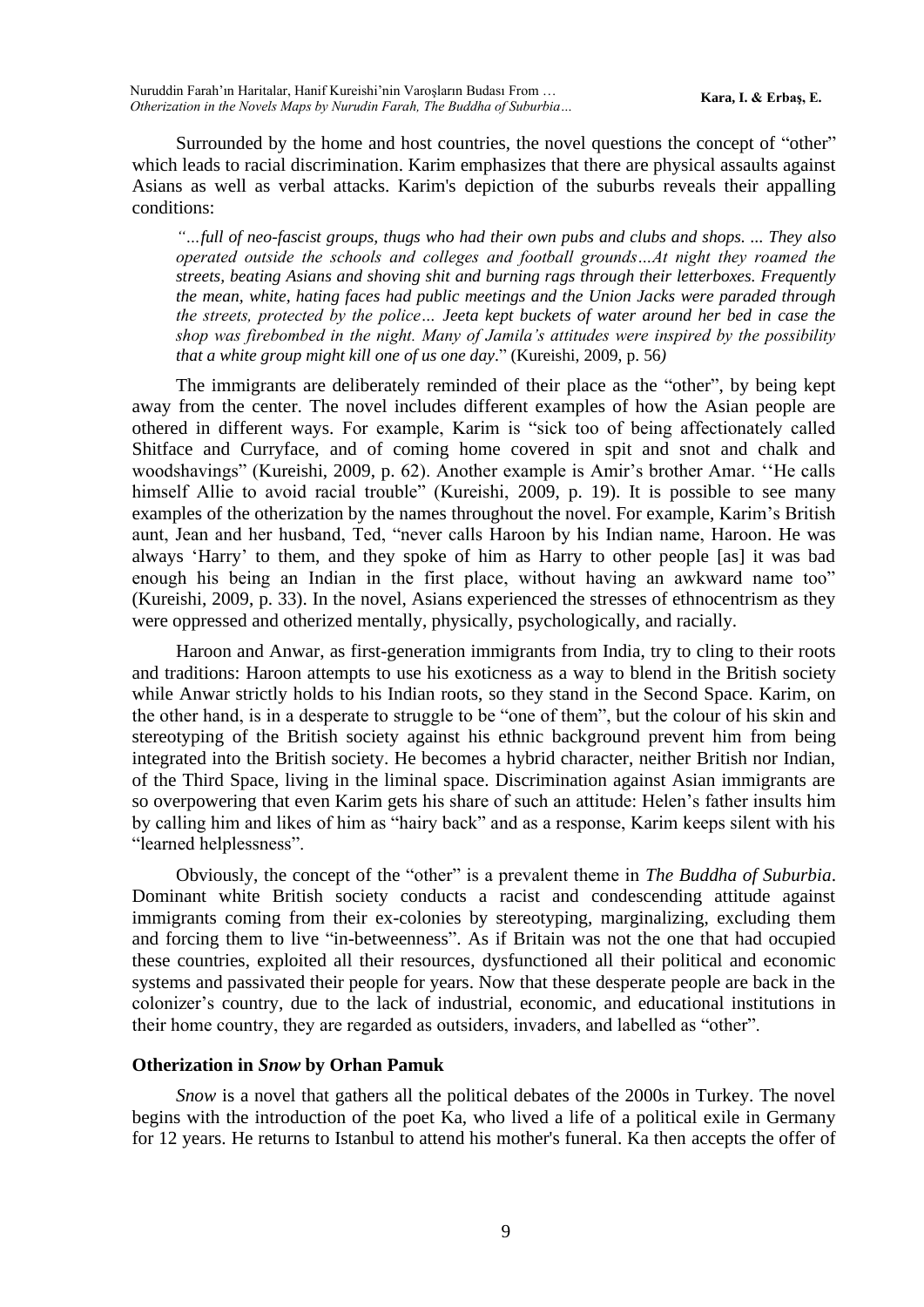a newspaper and goes to the city of Kars to investigate and report on the municipal elections and the women who have been committing suicides lately<sup>2</sup>.

The real name of the poet Ka is Kerim Alakuşoğlu. However, not liking his name quiet, he creates the nickname Ka from the first letters of his name and surname. He signs his poems and books as Ka. The arrival of a foreigner to Kars makes the residents of the city uneasy. Ka is continuously questioned about the reasons that brought him to that part of Turkey from the moment he arrives in the city. It is a tradition that all foreigners visiting the city would go to the police station and testify, even if they were journalists. Ka too, goes to the police, following this tradition that have been carried out since the 1940s. Ka then spends his first day in Kars visiting the families of the "suicidal girls" who live in complete poverty and misery. The suicides of the young women aged sixteen and seventeen upset Ka:

*"For example, a girl who was about to be engaged by the old teahouse owner, had dinner with her mother, father, three siblings and grandmother as she did every evening, washed dirty dishes and then shot herself with her father's shotgun"* (Pamuk, p. 16).

A religious propaganda is carried out throughout the city to prevent the suicides, stating that suicide was a sinful and a blasphemous act in Islam. Since the last girl who committed suicide was a veiled girl, the discourse of "women suicides" is replaced by the discourse of the "suicide of veiled girls". A common perception against suicides of those women is that men are more religious than women, women commit suicide because they are impious, weak, and helpless. The fact that men applying psychological violence on women in the name of the religion and strict traditions to the extent that would suffocate them and make them feel desperate enough to commit suicide is completely ignored.

Later in the novel, a political play is staged in a theater. The audience is almost like a modelling of the Kars' political structure; political Islamic terrorists, "head scarved girls", secular half-intellectuals, ex-communists, Kurds, sheikhs of religious orders, students from the imam hatip high school, theater artists, police chiefs, Kemalists and Ka, as a complete outsider, an atheist Western bourgeois poet. In the meantime, a heavy blizzard covers Kars by snow, causing all the roads being closed and all the communication of Kars being cut with Turkey and the rest of the world. This uncanny atmosphere invites a political turmoil. Ka on the other hand, sick of all that political matters, dreams about escaping from Kars with his beloved woman Ipek.

*"A wave of anger swept over Ka; this dated back to his first political encounters during his bourgeois days in Nişantaşı. When he was a lycée student, men like this used to turn people against each other by pinching their butts and trying to push them into the passive position.*  Later on, this turned into a game; the object was to get people to denounce one another, *particularly their political enemies, as police informers. It was the fear of police cars and the fear of being caught in a situation in which he'd be obliged to inform - forced to tell the police which houses to raid – that had put Ka off politics for good. Now here was Muhtar, running on the Islamist fundamentalist ticket, something he would have found despicable ten years earlier, and here was Ka, still making excuses for this and so much else."* (Pamuk, p. 52)

Ka's anger towards people and his tendency to look down on them makes him feel lonely, excluded, and unhappy all the time. Walking through the streets covered by snow, he goes to meet the Islamist terrorist called Lacivert who hides somewhere because he would be shot the moment he is caught. Lacivert asks Ka why he came to Kars, and then interrogates

 $<sup>2</sup>$  There were many female suicide cases in Kars at that time. Women are exposed to psychological violence mainly due to the</sup> pressures exerted on them.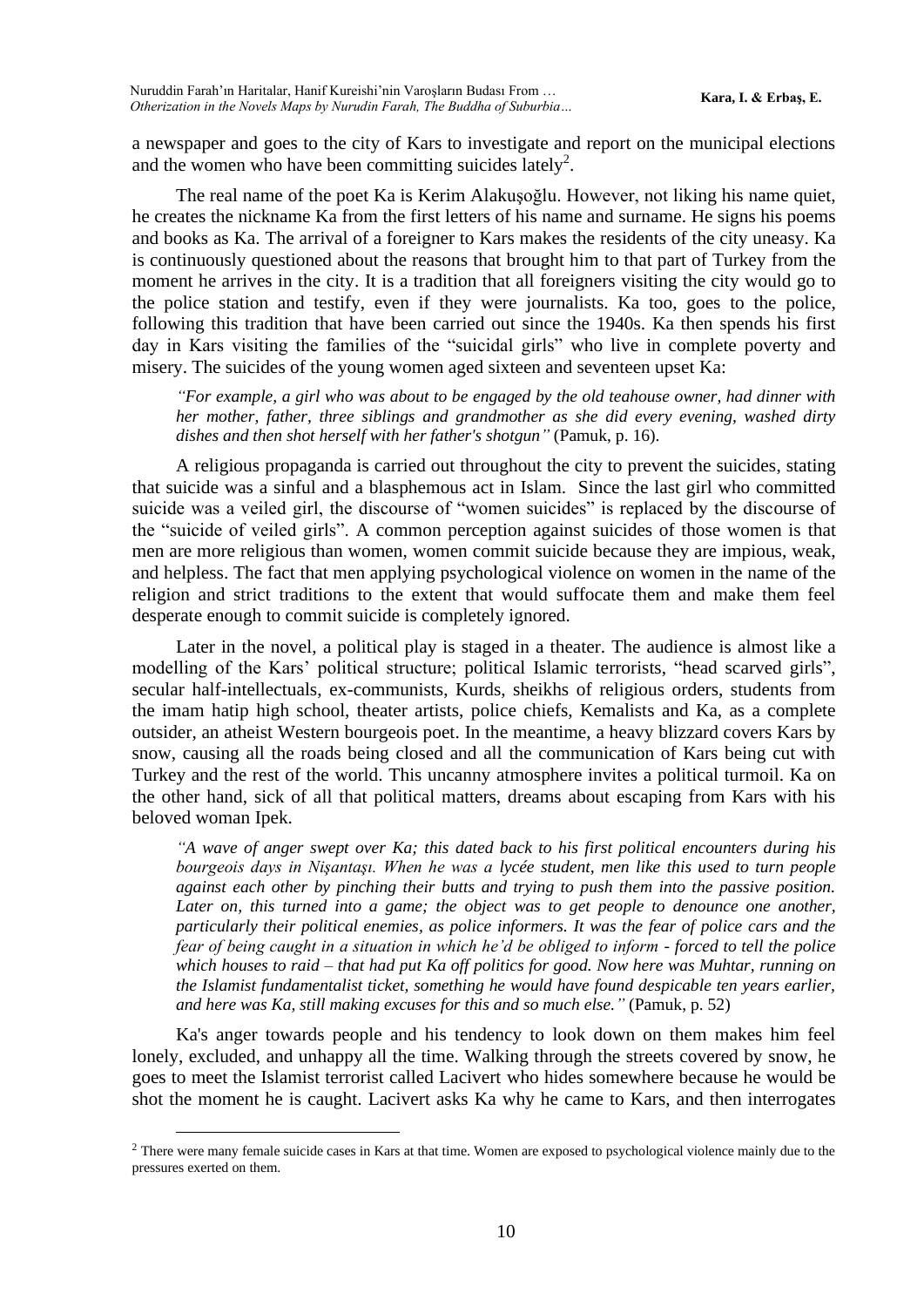him about what happened in the police station, why he was not beaten while Muhtar was beaten, and tells him how the news about the girls who committed suicide should have been. He treats Ka contemptuously, despising Ka's Westernly bourgeois manners and his being an atheist, disconnected from his own cultural roots.

After such a humiliating experience with Lacivert, Ka returns to his room at Karpalas Hotel, which belongs to Ipek, her sister Kadife, and their father Turgut. He finds Ipek and tells that he wants to marry her. Meanwhile, a messenger brings a letter from Sheikh Saadettin to invite Ka to his lodge. Ka accepts the invitation and goes to see Sheikh right away. He is impressed with Sheikh and imagines himself finding peace in the integrity of Sheikh's sect. Ka seems to be searching for a sense of belonging. On his way back he comes across with Necip, an imam hatip high school student whom Ka becomes quite fond of. Ka is constantly stopped on the road by some other people too, invited somewhere, and people share some of their secrets with him. Although Ka looks as if he paid attention to them, he does not care about their problems the least. He has one objective only, to get away from Kars with İpek as soon as the roads closed by the heavy blizzard gets opened again.

The play "Homeland or Headscarf" staged by Kemalist actors and actresses reflects the fragmented social structure of Kars. A woman in hijab declares her freedom by taking off her hijab and fundamentalist Islamists react to that violently by dragging her by the hair. The play ends with young soldiers saving the woman from the fundamentalists and ensuring her freedom. The audience which is comprised of the supporters of the polarized opinions just like in the play, respond to the end differently. Some groups applaud hysterically while some groups boo the actors and actresses with outrage. In this tumultuous atmosphere Z. Demirkol and his friends stage a coup and take over the administration, killing many people. Everything that happens before, during and after the play is like a parody of the military coup that took place in Turkey. Ironically, the circumstances that had brought about Ka's exile to Germany was due to that political turmoil as well.

Ka hears the word that an article titled as "A Godless in Kars" has been published in the Serhat City Newspaper. Four years after his trip to Kars, he gets killed by unknown assailants in Germany, where he lived.

*Snow* by Orhan Pamuk unfolds the social effects of the political turmoil due to the fundamentalist Islamic movement in Turkey which began after the military coup that took place in 1980 and has shown an increase in the years to come. The resurgence of Islam as a lifestyle which pervades urban environments in Turkish politics and challenges the civil society has brought about a crisis of a divided "Turkish Identity". The story takes place in Kars, a city at the farthest east part of Turkey which accommodates many different ethnic origins, religions, and political views, despite being a small, low populated city with a highly traditional cultural texture. The protagonist of the novel is Ka, a famous poet who had been on exile in Germany due to his political views and just have come back to Turkey by the death of her mother in Istanbul. He comes to Kars to investigate the phenomenon of suicides of the young girls that have been going on for some time. Ka's trip to Kars ends up as a futile attempt to make peace with his past, to rejoin with the woman he loves, to obtain an identity that would provide him a sense of belonging. He fails in all his attempts to be integrated in the society.

This novel is patterned by many examples of the "otherization". First, the floundering of Ka is seen when he is faced with the provincial but versatile culture of Kars. Ka comes from an upper-class, secular family, has been brought up in prosperity and given a high level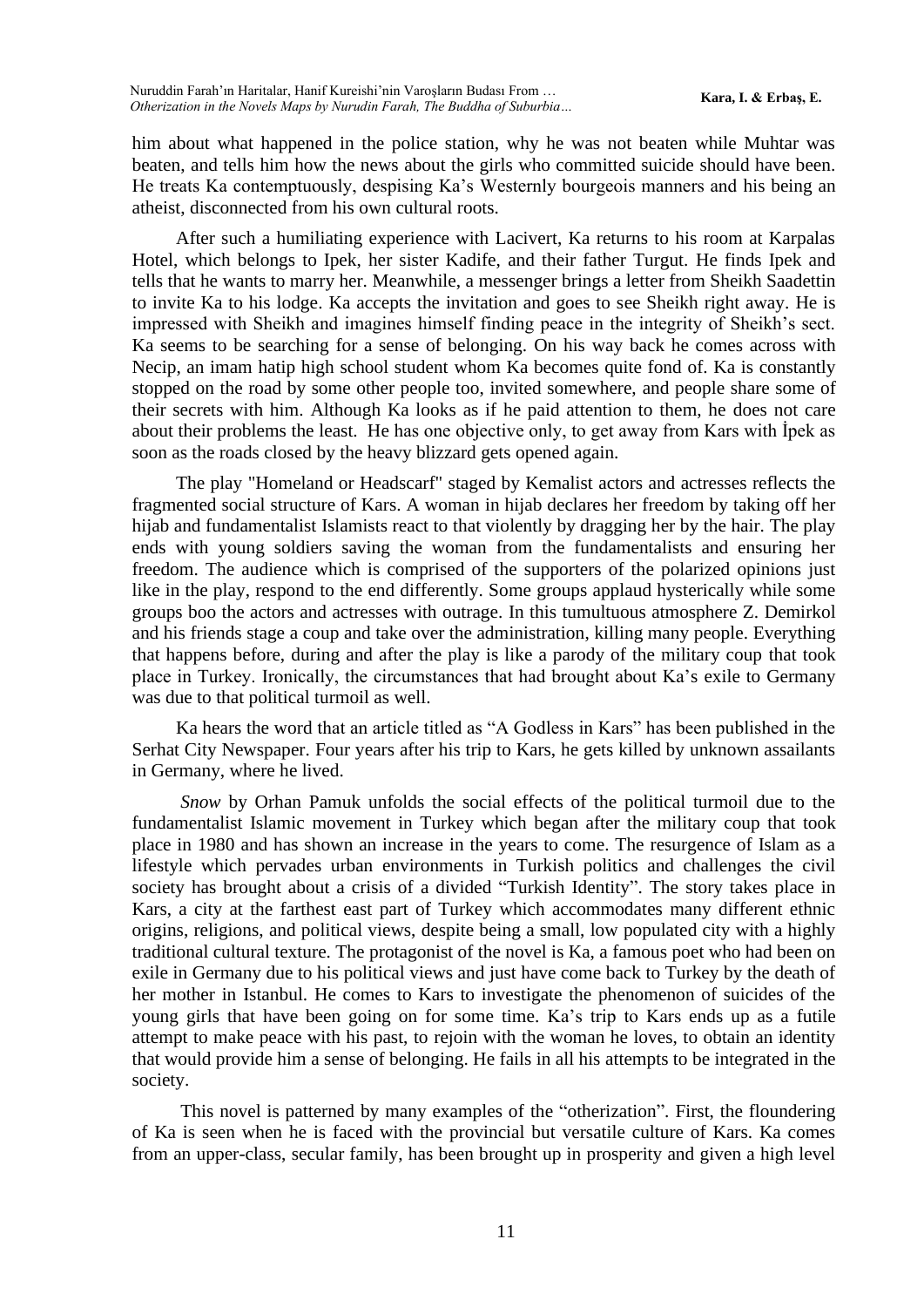of education in an elite circle in Istanbul. His cultural identity takes its roots mostly from the Western world. Occidentalization has been the dominant cultural politics following the establishment of the Republic of Turkey after the collapse of the Ottoman Empire. However, this politics has not been diffused into the rural regions of Turkey and therefore remained partial with a few big cities such as Istanbul, Izmir and Ankara.

The infusion of an Islamic movement is seen as a threat to the secular state by many people. However, this religious approach to government has been instantly embraced by some groups as they had not been so happy with the secular positioning of the modern state in the first place. This created a new level of separation among people in the society which had already been highly heterogeneous. When there is difference, there is "otherization". Whoever holds a dominant position in society declares the opposite party as the "other" and applies pressure on it at various levels. Pamuk introduces two opposite political ideologies clashing with each other, secular state supporters are represented by Sunay Zaim and his wife, and supporters of fundamentalist Islam supporters are represented by Lacivert and Necip primarily. These opposing parties have no tolerance to each other, they cannot exist together, therefore they have a desire to destroy one another.

 Ka is completely foreign to all parties and all the cultures existing in Kars. He is an urban, he does not hold any radical political view, so he is a stranger to the local culture, he is an "other" to the supporters of both political views, subsequently, he does not belong to any of them. He wants to make genuine contact with Necip, as he loves him as a human, stripped off his ideological identity. But he cannot build a relationship with him and his community without determining a clear political identity first. On the other hand, he is perceived and labelled as a Westerner, therefore he cannot be one of them, so he is an "other" according to them. Ka wants to build relationships on the simplest level; he loves İpek and dreams of getting married to her and building a family together. But lack of political identity becomes an obstacle even to his most humane desire. The political identity is like a wall between people which blocks any humanely communication or relationship. Existence of people becomes equal to their political identities. In a way individuality of all these people disappear under the constructed identities.

Ka has a deep feeling of alienation to his culture, people of his country, the values that he was brought up with, and even to himself. Ka is disconnected from the traditions and customs of his own culture. He cannot build a relationship with the people whom he is bound under the realm of a "nation". This reminds us of Benedict Anderson's "imagined communities" theory where the concept of a "nation" is nothing more than an illusion. It seems that when the structure of a "nation" is fragmented, the illusion/imagination of the "nation" too, falls apart.

### **Conclusion**

Conceptualization of "otherization", "otherness", "power relations" and "post-colonial issues" by all the theoreticians formerly mentioned shows that the desire for domination over the weaker party is a common fact that knows no borders. When there is an imbalance of power in a certain place, it brings along domination, oppression, and otherization with it. "Otherization" process occurs on many varieties and levels in societies since there are many different examples of imbalanced power relations throughout the world. It can be explained best in the content of the Western tradition of "binary oppositions" where the concepts such as inequality, power, otherness, domination, superiority, and inferiority have all thriven within.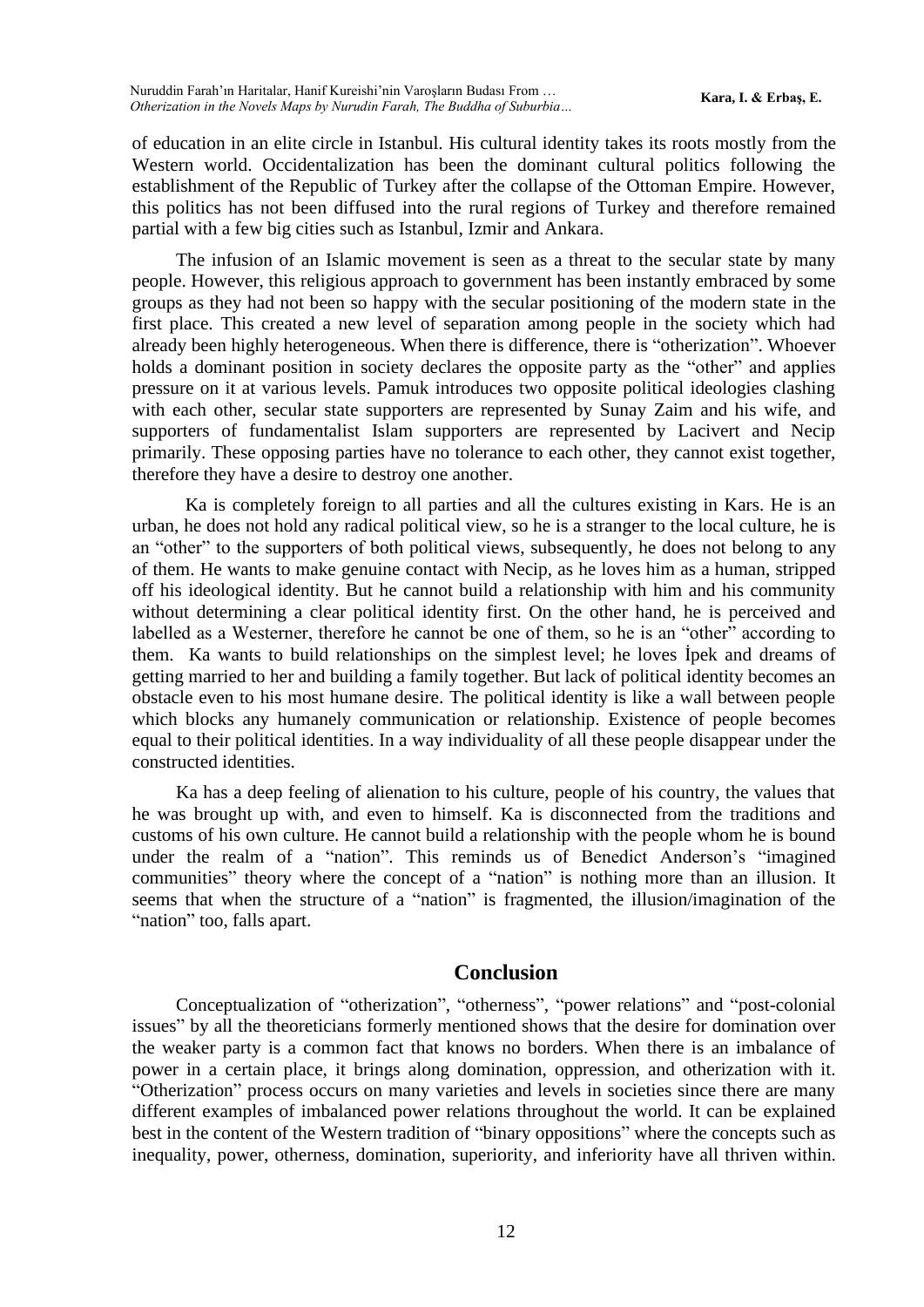By polarizing social groups, dominant groups position themselves as superior upon the weaker groups and apply all kinds of political, social, economic, and psychological tools on them to despise and suppress them. Otherization process creates a sense of self-validation and a distinct identity definition for the dominant group. A counter group is almost needed for the dominant group to acknowledge itself as better. That way all the negative connotations can be attributed to the opposing group, and "the dominant group" can acquire all the positive ones, such as more civilized, more intelligent, more rational, and more ethical and therefore holds power to rule over the others. Accordingly, all the cultural, social, political, and economic institutions formed in favor of the dominant group. The institutionalization of inequality has been going on for so long that it has become almost impossible to get back to the roots of it. Thanks to the postcolonial theoreticians, these extricate connections were brought to light eventually. As we have seen in all these three novels, the nature of otherization might be different, as it was based on "nationality" on *Maps,* "ethnicity" on *The Buddha of Suburbia* and "ideology" on the *Snow*, but the outcome never changes; the "other" is always excluded and oppressed.

Although they are portrayed in different countries and in different forms of otherization, the end of the othered people in all three novels does not change. They are destined to die or have an identity crisis. In the *Maps*, Misra died. Most of the "othered" characters in *Snow* died. In the *Buddha of Suburbia*, an "other" Anwar died, and the rest of the characters became alienated in an endless identity crisis.

#### **Etik Beyan**

*"Nuruddin Farah'ın Haritalar, Hanif Kureishi'nin Varoşların Budası, Orhan Pamuk'un Kar Romanlarında Ötekileştirme" başlıklı çalışmanın yazım sürecinde bilimsel, etik ve alıntı kurallarına uyulmuş; toplanan veriler üzerinde herhangi bir tahrifat yapılmamış ve bu çalışma herhangi başka bir akademik yayın ortamına değerlendirme için gönderilmemiştir.* 

#### **Bibliography**

Anderson, B. (2006). *Imagined communities: Reflections on the origin and spread of nationalism.* Verso.

Beauvoir, S. de. (1953). *The second sex.* Alfred A. Knopf.

Blumer, H. (1958). Race, prejudice as a sense of group position. *The Pacific Sociological Review*, 1(1), 3-7[. https://doi.org/10.2307/1388607](https://doi.org/10.2307/1388607)

Bhabha, H.K. (2011). *Our neighbours, ourselves contemporary reflections on survival*. De Gruyter.

Bhabha, H.K. (1997). *The location of culture*. Routledge.

Farah, N. (2012). *Maps.* Arcade Publishing.

Fanon, F. (1963). *The wretched of the earth.* Grove Press.

- Foucault, M., Rabinow, P., & Hurley, R. (1997). *Essential works of Foucault, 1954-1984. subjectivity and truth*. New York: New Press.
- Holliday, A., Hyde, M., & Kullman, J. (2004). *Intercultural communication: An* advanced resource book. New York University Press.
- Irrigaray, L., & Guynn, N. (1995). The Question of the other. *Yale French Studies*, *24*(87), 7–19. <https://doi.org/10.2307/2930321>